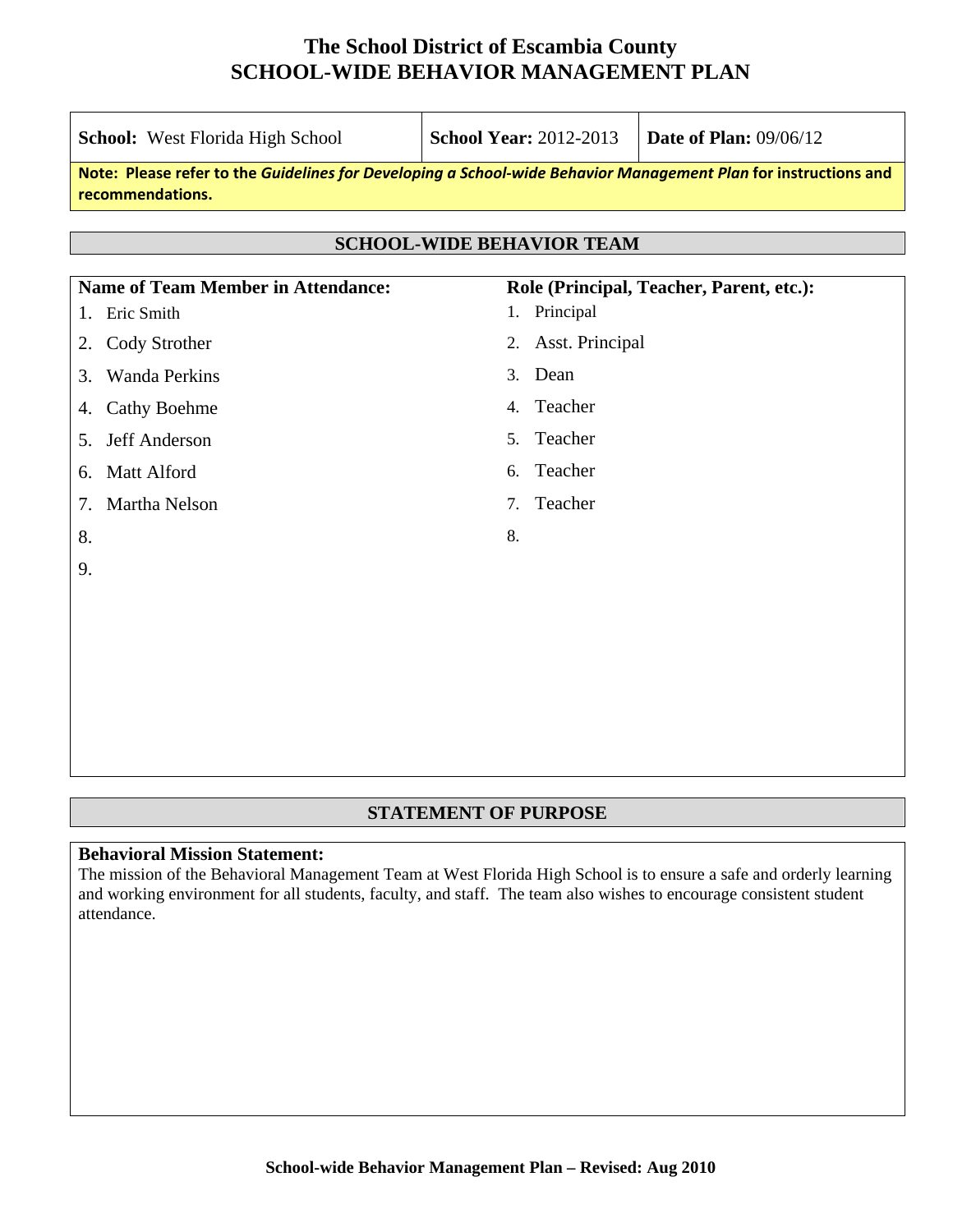#### **BASELINE DATA**

#### **PREVIOUS SCHOOL YEAR** 2011 - 2012

| <b>Office Discipline Referrals (ODR)</b>                                         |                      |  |  |
|----------------------------------------------------------------------------------|----------------------|--|--|
| Number of Office Discipline<br>Referrals (ODR)                                   | 813                  |  |  |
| Average ODR per Student<br>$(\text{\# ODR} \div \text{\# of students enrolled})$ | $813/1244=$<br>0.653 |  |  |
| Number of Students with ODR                                                      | 626                  |  |  |
| <b>Out-of-School Suspensions (OSS)</b>                                           |                      |  |  |
| Number of Incidents of<br>Out-of-School Suspension (OSS)                         | 46                   |  |  |
| Average OSS per Student                                                          | $46/1244=$           |  |  |
| $(\text{\#} \text{OSS} \div \text{\#} \text{ of students enrolled})$             | 0.037                |  |  |

| <b>In-School Suspensions (ISS)</b>                                 |                      |  |  |
|--------------------------------------------------------------------|----------------------|--|--|
| Number of Incidents of<br>In-School Suspension (ISS)               | 227                  |  |  |
| Average ISS per Student<br>$(\# ISS \div \# of students enrolled)$ | $227/1244=$<br>0.182 |  |  |
| Number of Students with ISS                                        | 196                  |  |  |
| <b>Attendance</b>                                                  |                      |  |  |
| <b>Average Daily Attendance</b>                                    | 96.4                 |  |  |
| <b>Bullying Prevention</b>                                         |                      |  |  |
| Percent of Students Trained                                        | 100                  |  |  |
| Percent of<br><b>Staff Trained</b>                                 | 65                   |  |  |

#### **ADDITIONAL DATA AND OUTCOMES**

**What other data or outcomes will your school use for continuous monitoring of your school-wide behavior management plan (e.g., academic data, faculty attendance, school surveys, training, ESE referrals, etc.)? The outcomes may also include various ways of analyzing school-wide behavioral data as outlined in the** *School-wide Behavioral Data Guide* **(e.g., referrals/suspensions by grade level, location, problem behavior, time of day, student, class, etc.).**

1. Number of students assigned to Saturday work detail

2. Number of cell phone referrals

3. Number of students referred to Child Attendance Study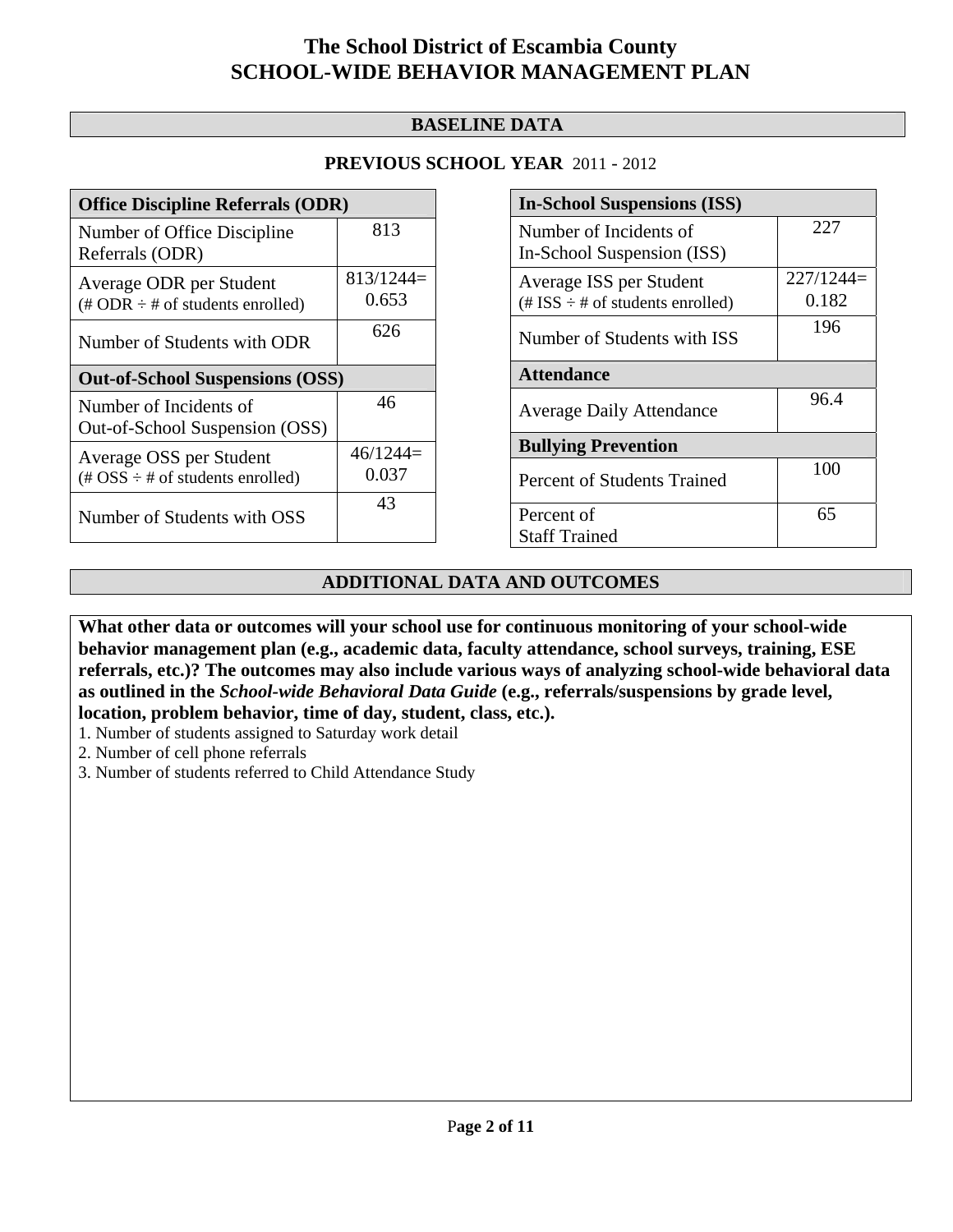|    | <b>SCHOOL-WIDE BEHAVIORAL GOALS</b>                                                            |
|----|------------------------------------------------------------------------------------------------|
|    |                                                                                                |
| 1. | Out-of-school suspension<br>Out-of-school suspensions will be reduced by 5% by June 1, 2013    |
|    |                                                                                                |
|    |                                                                                                |
|    |                                                                                                |
|    |                                                                                                |
|    | 2. Attendance                                                                                  |
|    | Average daily attendance will be 96.5% for the 2012-2013 school year.                          |
|    |                                                                                                |
|    |                                                                                                |
|    |                                                                                                |
|    |                                                                                                |
|    | 3. Bullying                                                                                    |
|    | 100% of our students and faculty will receive bullying training for the 2012-2013 school year. |
|    |                                                                                                |
|    |                                                                                                |
|    |                                                                                                |
|    |                                                                                                |
|    | 4. Office Discipline Referrals                                                                 |
|    | The number of office discipline referrals will decrease by 5% for the 2012-2013 school year.   |
|    |                                                                                                |
|    |                                                                                                |
|    |                                                                                                |
| 5  |                                                                                                |
|    | <b>Other</b>                                                                                   |
|    |                                                                                                |
|    |                                                                                                |
|    |                                                                                                |
|    |                                                                                                |
|    | 6. Other                                                                                       |
|    |                                                                                                |
|    |                                                                                                |
|    |                                                                                                |
|    |                                                                                                |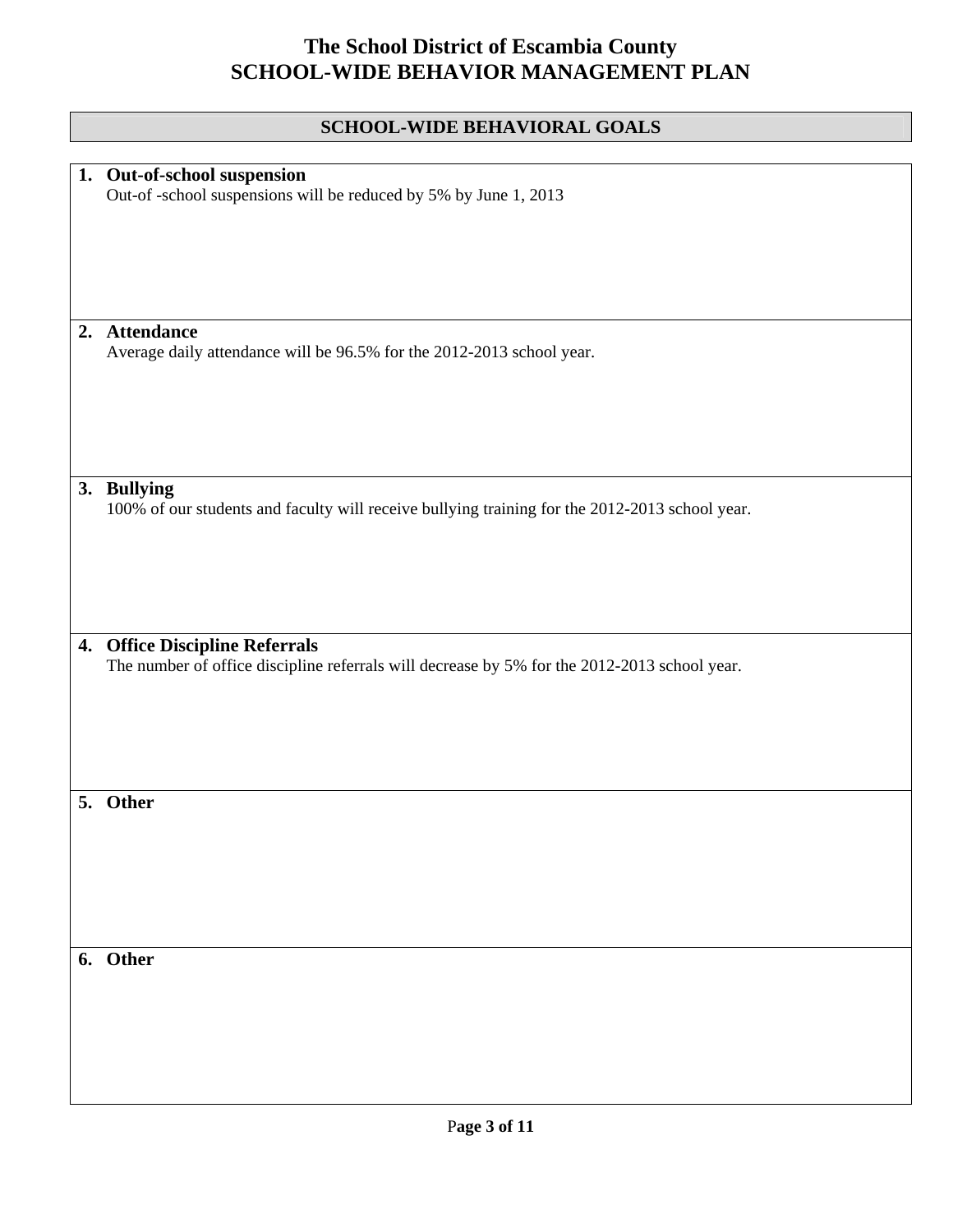#### **PROGRESS MONITORING**

**Your school-wide behavior team should meet to review data and discuss concerns or revisions to your school-wide behavior management plan once a month and complete progress monitoring forms quarterly. Describe when you plan to meet (days, location, and time) throughout the school year.**  Our team will meet on the second Wednesday of each month at 3:10 in conference room 229.

**Describe the procedures that your school will use to collect, summarize, and analyze the behavioral data prior to team meetings. Procedures are required for entering the information into the database, summarizing the data, and developing graphs using the** *School-wide Behavioral Data Guide***.** 

We will input data through the Dean's office as incidents occur, by utilizing the TERMS system. We will generate our necessary reports through the data clerk's office. We will monitor Child Attendance Study for students with excessive absences. During meetings, we will summarize the data and identify any trends we notice. We will formulate plans to deal with any problems the committee perceives.

#### **How will your school document the school-wide behavior team meetings?**

Mrs. Nelson will recored the minutes of each meeting. These minutes will contain a list of members present as well as items discussed. Mr. Strother will store both electronic and paper copies of all minutes.

**Describe how your school-wide behavior team will share the data and outcomes with your faculty, staff, and other stakeholders?** 

We will report our findings and strategies to our stakeholders through faculty meetings and email communication throughout the year.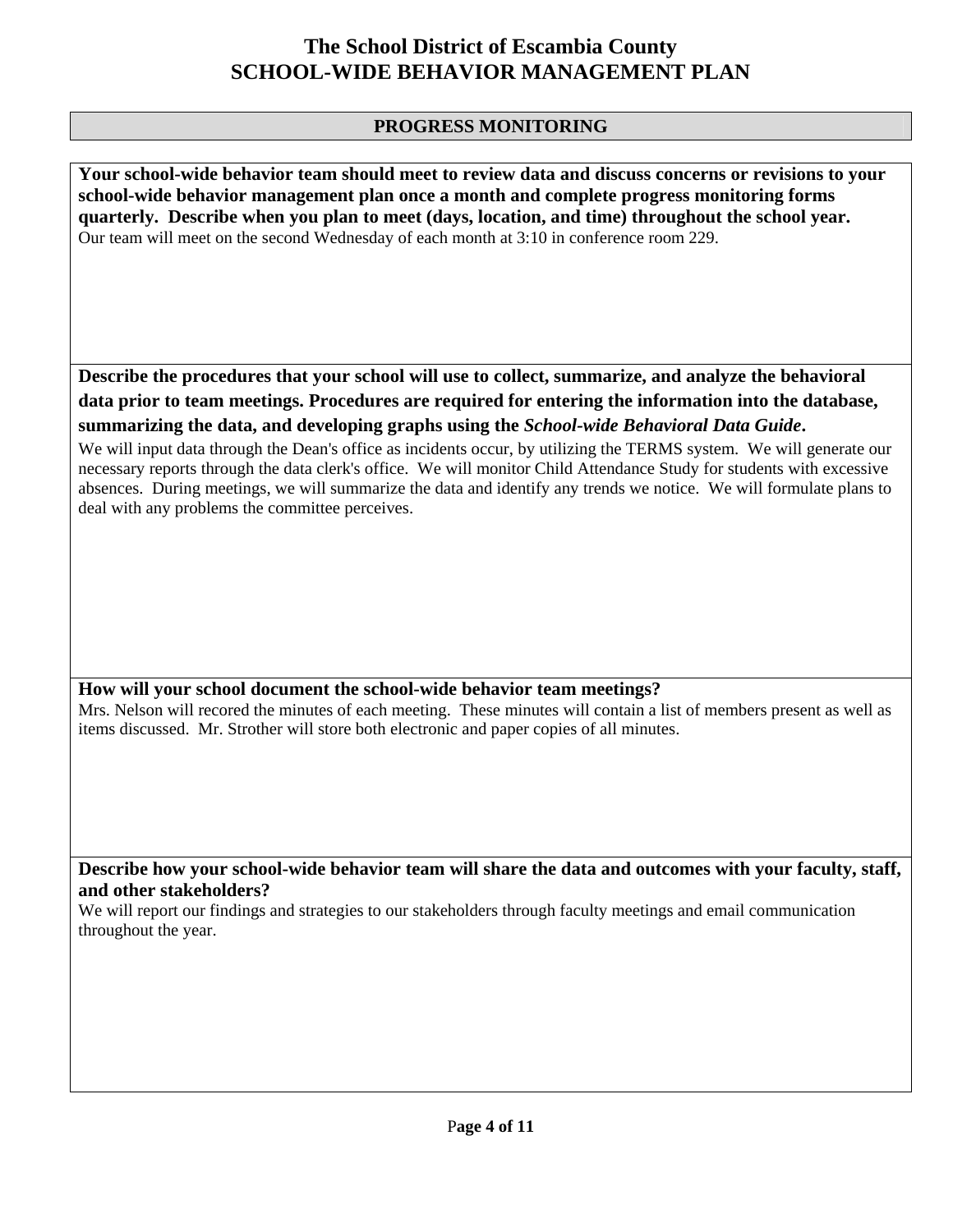### **SCHOOL EXPECTATIONS AND RULES**

### **List 3 – 5 school-wide expectations**

1. Exhibit safe behavior.

2. Respect faculty, staff, self, and other students.

3. Each person will be responsible for his or her own actions.

|                                                                   | <b>Setting:</b>                                                                    | <b>Setting:</b>                                                                                                              | <b>Setting:</b>                                                                  | <b>Setting:</b>                                                                                    |
|-------------------------------------------------------------------|------------------------------------------------------------------------------------|------------------------------------------------------------------------------------------------------------------------------|----------------------------------------------------------------------------------|----------------------------------------------------------------------------------------------------|
| Rules/<br><b>Expectations:</b>                                    | Hall                                                                               | Classroom                                                                                                                    | Cafeteria                                                                        | Arrival/Dismissal                                                                                  |
| Exhibit safe beavior                                              | 1. Be aware of others<br>2. Speak quietly.<br>3. Stay to the right in<br>the hall. | 1. Follow instructions.<br>2. Stay in asssigned<br>area.                                                                     | 1. Follow directions.<br>2. Report any accidents.                                | 1. Walk safely.<br>Be aware of<br>surroundings.                                                    |
| Respect faculty, staff,<br>self, and other<br>students.           | 1. Be courteous to<br>others.<br>2. Keep moving to your<br>class.                  | 1. Stay seated.<br>2. Raise your hand and<br>wait to be<br>acknowledged to speak.<br>3. Follow your teacher's<br>directions. | 1. Keep your hands and<br>feet to yourself.<br>2. Stay in your place in<br>line. | 1. Move swiftly to your<br>destination.<br>2. Follow your correct<br>route.                        |
| Each person will be<br>responsible for his or<br>her won actions. | 1. Help new students.<br>2. Be on time to classs.                                  | 1. Be prepared.<br>2. Follow class<br>procedures.                                                                            | 1. Clean your area.<br>2. Exit through correct<br>doors.                         | 1. Be in appropriate<br>areas.<br>2. Keep traffic moving.<br>3. Do not loiter in<br>parking areas. |
|                                                                   |                                                                                    |                                                                                                                              |                                                                                  |                                                                                                    |
|                                                                   |                                                                                    |                                                                                                                              |                                                                                  |                                                                                                    |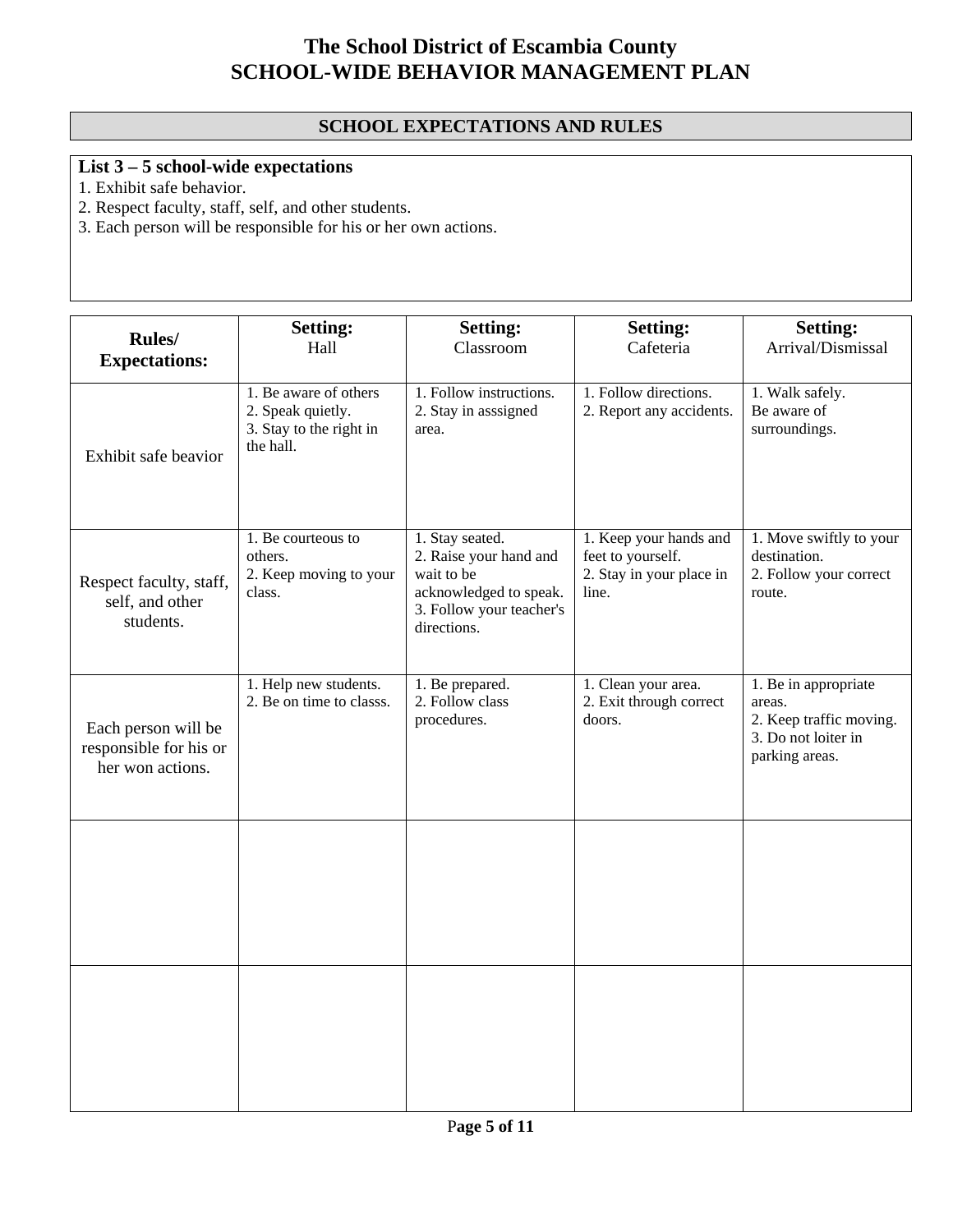#### **TEACHING EXPECTATIONS AND RULES**

| How will your school introduce the school-wide expectations and rules to all of your students and staff?       |
|----------------------------------------------------------------------------------------------------------------|
| We will introduce portions of our plan via school messenger, the daily school news broadcast, by posting the   |
| information on the school website, and through CCTV presentations. We will inform our faculty and staff during |
| faculty and department meetings.                                                                               |
|                                                                                                                |
|                                                                                                                |
|                                                                                                                |
|                                                                                                                |
|                                                                                                                |
|                                                                                                                |
|                                                                                                                |
|                                                                                                                |
|                                                                                                                |
|                                                                                                                |
| During the school year, what activities will your school implement to encourage on-going direct                |
| instruction of the school-wide expectations and rules? How will your school embed the expectations and         |
|                                                                                                                |
| rules into the daily curriculum?                                                                               |
| 1. CCTV                                                                                                        |
| 2. Signs popsted on campus and in classrooms                                                                   |
| 3. Announcements                                                                                               |
|                                                                                                                |
|                                                                                                                |
|                                                                                                                |
|                                                                                                                |

### **How often will you plan to provide refresher training on expectations and rules to staff and students in your school? How will you orient and teach new students who arrive mid-year?**

- 1. Faculty and students will take bullying quiz.
- 2. SGA will hang posters around campus.
- 3. Remind teachers during teacher planning days and at faculty meetings.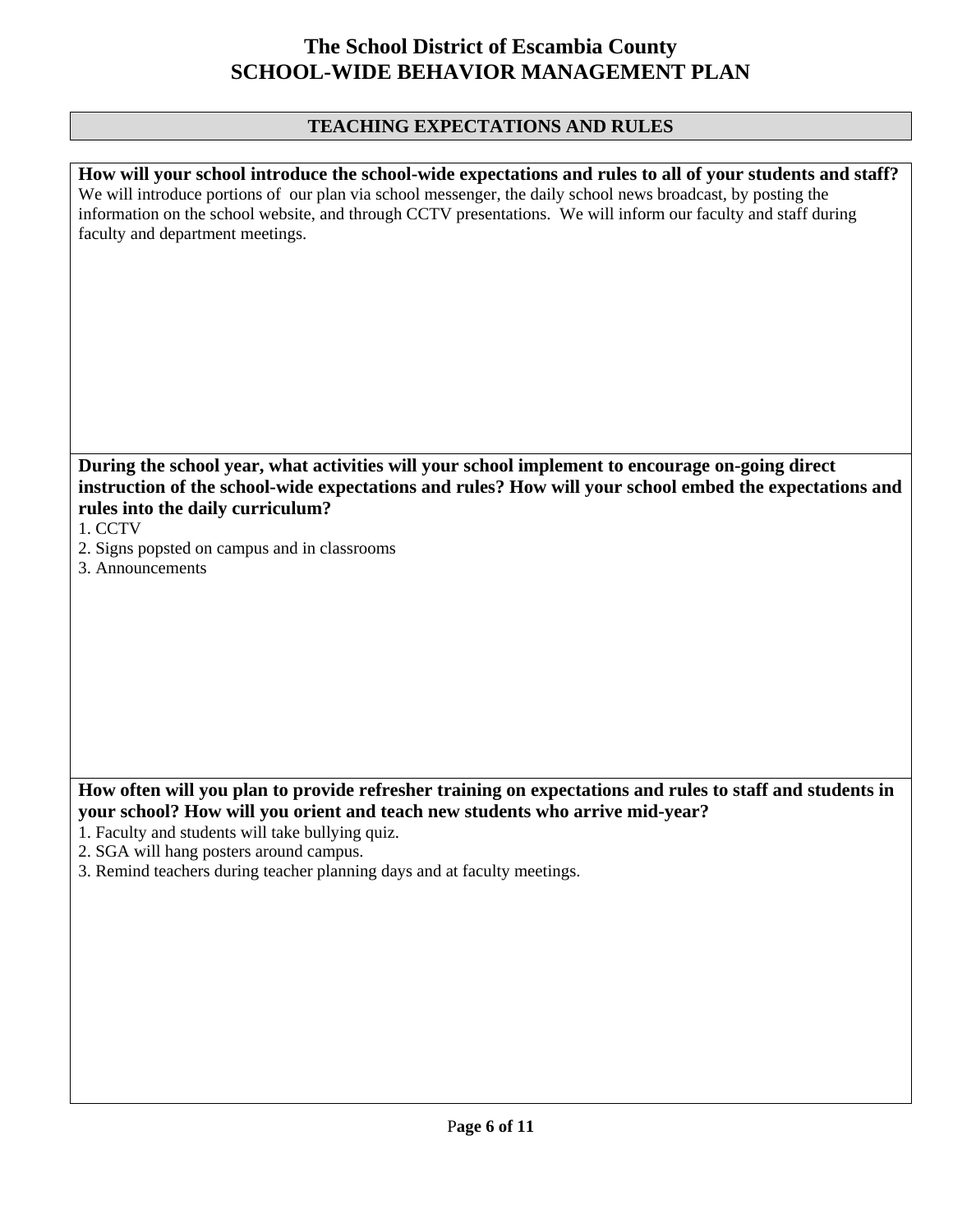#### **REWARD/RECOGNITION PROGRAM**

#### **What type of reward system will you use?**

1. Student recognition for good behavior/citizenship (gift cards, other donated rewards).

- 2. Rewards such as free admission to school events.
- 3. Recognition through school website and CCTV.

### **Describe the behaviors for which you will reward or recognize students.**

- 1. Appropriate behavior in classroom.
- 2. Appropriate behavior in out-of-class situations.
- 3. Students demonstrating extra effort beyoond expectations.
- 4. Students demonstrating good citizenship.

#### **How will you implement the reward system?**

- 1. Teachers will report behaviors to behavior team.
- 2. Rewards will be given 2-3 times per nine weeks.
- 3. The reward system will be evaluated by the team throughout the year.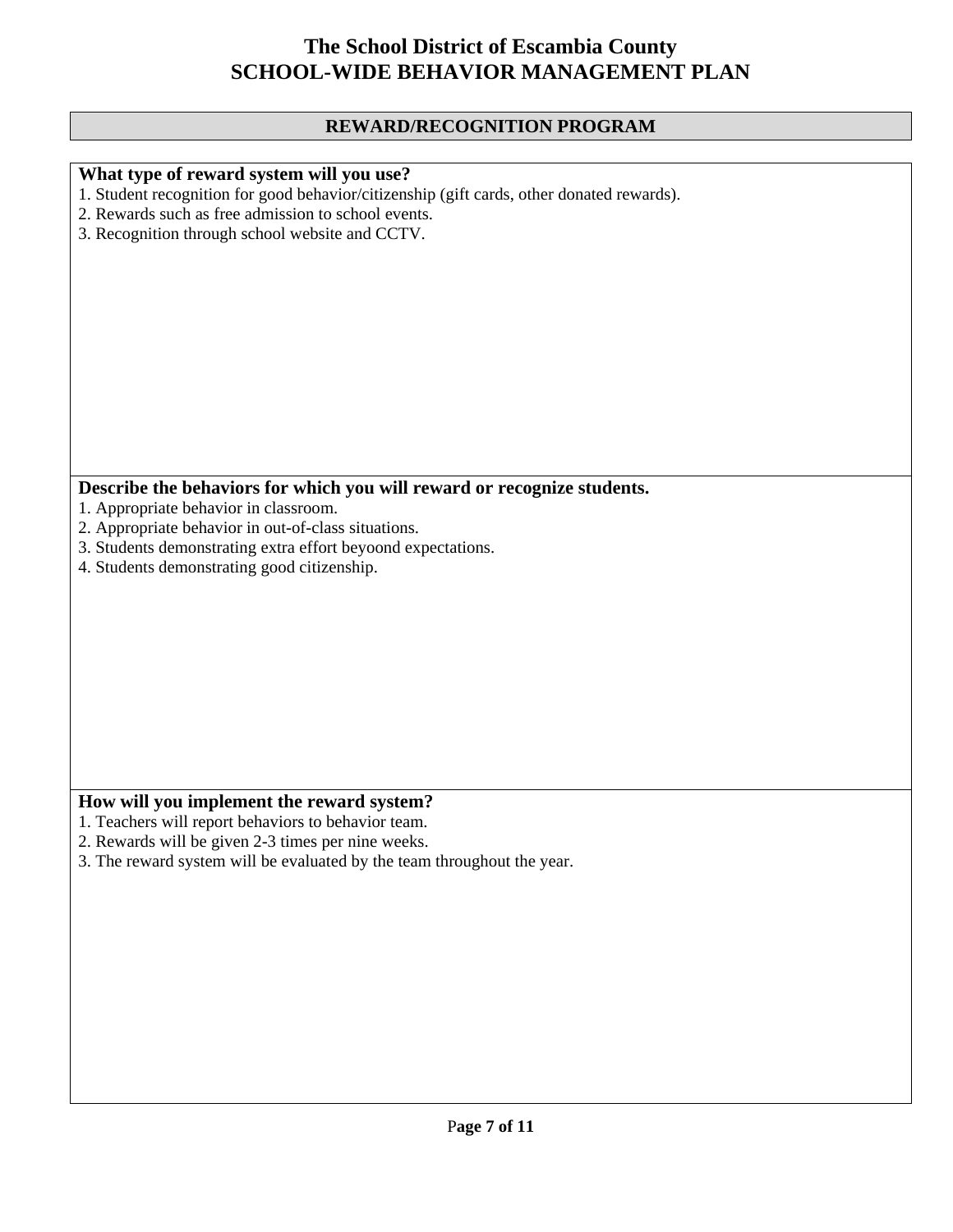#### **DISCIPLINARY PROCEDURES**

#### **Explain the discipline process at your school. Differentiate between minor and major behavior incidents and describe the process for documenting and addressing both types of incidents.**

- 1.Teachers handle minor issues in class with individual discipline protocols.
- 2. For most serious offenses, teacher writes referral and sends to dean.
- 3. Dean/administrator investigates and calls in student.
- 4. Student is allowed to give his/her defense.
- 5. Dean/administrator makes ruling using Adjudication Guidelines as a reference.
- 6. Dean/administrator inputs data into TERMS.
- 7. Dean/administrator makes parent contact.
- 8. Minor incidents may be handled with student or parent conferences.
- 9. SRO is involved with more serious and/or criminal offenses.

#### **What intervention strategies will your school use to prevent behavior that results in discipline referrals and out-of-school suspensions?**

- 1. Verbal Warnings
- 2. Behavior Contracts
- 3. Parental Involvement
- 4. Loss of Privileges
- 5. Referral to counselors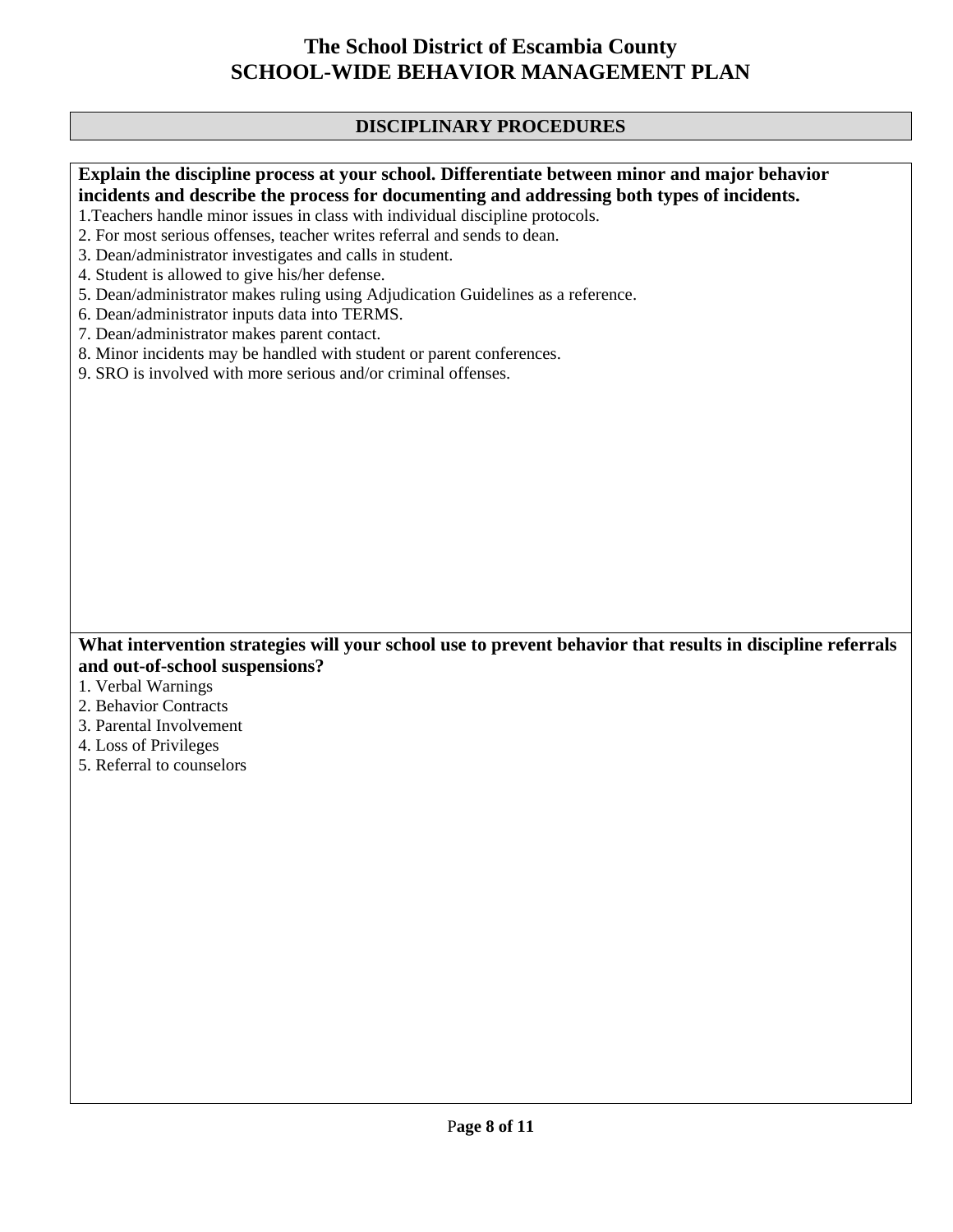#### **DISCIPLINARY PROCEDURES (continued)**

### **What are the consequences or disciplinary actions that are used in your school?**

- 1. Counseling
- 2. After-School Detention
- 3. Saturday Work Detail
- 4. In-School Suspension
- 5. Out-of-School Suspension
- 6. Behavior Contracts

#### **For Middle or High Schools:**

#### **How do the adjudication guidelines complement your disciplinary procedures?**

The adjudication guidelines serve as a consistent framework for our discipline procedures.They are the basis by which we assign disciplinary consequences. They are uniform throughout the county.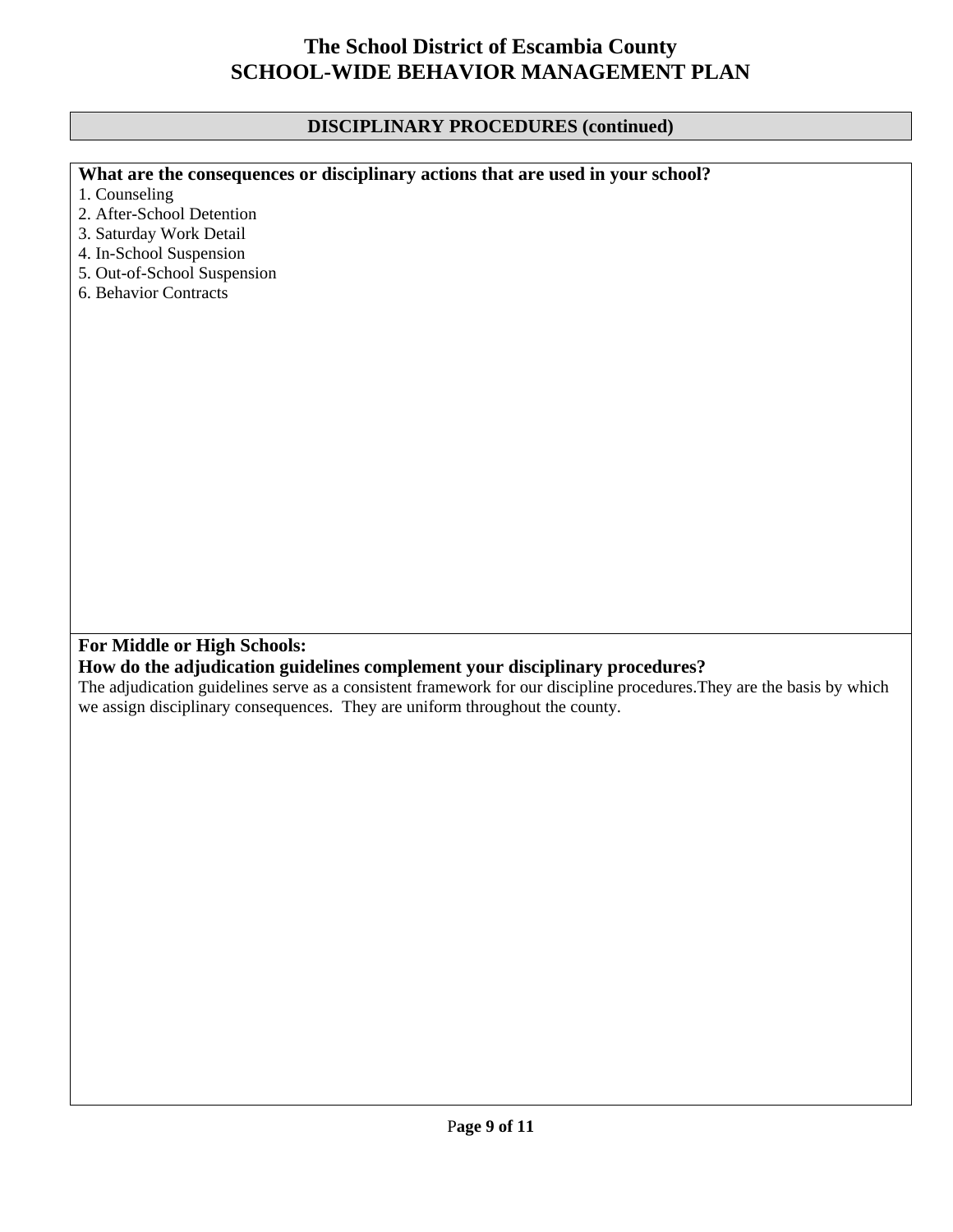### **TRAINING AND IMPLEMENTATION**

| Describe any training needs, material needs, and/or environmental arrangements necessary to         |
|-----------------------------------------------------------------------------------------------------|
| implement your school-wide behavior management plan.                                                |
| 1. Time spent during pre-school days                                                                |
| 2. Time needed during teacher planning days                                                         |
|                                                                                                     |
| 3. Handouts given to faculty                                                                        |
| 4. Rewards donated for students                                                                     |
|                                                                                                     |
|                                                                                                     |
|                                                                                                     |
|                                                                                                     |
|                                                                                                     |
|                                                                                                     |
|                                                                                                     |
|                                                                                                     |
|                                                                                                     |
|                                                                                                     |
| Describe how your school will train all faculty and staff on your school-wide behavior management   |
|                                                                                                     |
| plan. How will you orient and teach new faculty and staff who arrive mid-year?                      |
| 1. Pre-school meetings                                                                              |
| 2. Teacher planning day meetings                                                                    |
| 3. Distribution of the plan                                                                         |
| 4. Discipline tips during pre-school                                                                |
| 5. Online bullying and Safe Schools training                                                        |
|                                                                                                     |
|                                                                                                     |
|                                                                                                     |
|                                                                                                     |
|                                                                                                     |
|                                                                                                     |
|                                                                                                     |
|                                                                                                     |
|                                                                                                     |
|                                                                                                     |
| What school-wide routines and procedures will be implemented by all faculty and staff to facilitate |
| your school-wide behavior management plan?                                                          |
| 1. Teachers standing outside of their rooms between classes and in assigned duty areas              |
| 2. School information posted in classrooms                                                          |
| 3. Classroom rules posted                                                                           |
| 4. CCTV                                                                                             |
| 5. Information posted on school website                                                             |
|                                                                                                     |
|                                                                                                     |
|                                                                                                     |
|                                                                                                     |
|                                                                                                     |
|                                                                                                     |
|                                                                                                     |
|                                                                                                     |
|                                                                                                     |